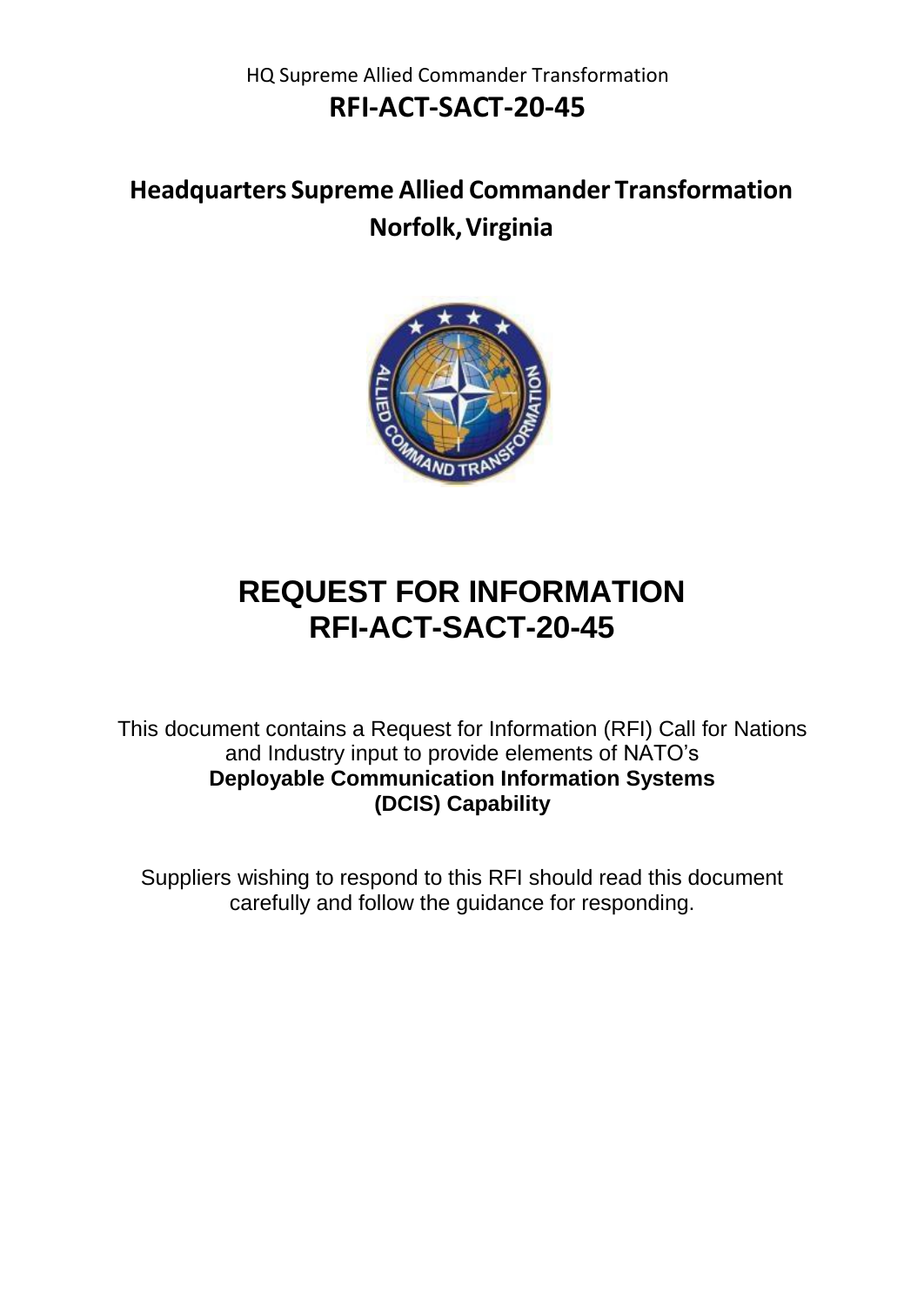### HQ Supreme Allied Commander Transformation **RFI-ACT-SACT-20-45**

| HQ Supreme Allied Commander Transformation RFI 20-45 |                                                                                                                                                                              |
|------------------------------------------------------|------------------------------------------------------------------------------------------------------------------------------------------------------------------------------|
| <b>General Information</b>                           |                                                                                                                                                                              |
| Request For Information No.                          | $20 - 45$                                                                                                                                                                    |
| <b>Project Title</b>                                 | Request for Nations and Industry input<br>to provide elements of NATO's<br>Deployable Communication Information<br><b>Systems Capability</b>                                 |
| Due date for submission of<br>requested information  | 15 JUNE 2020                                                                                                                                                                 |
| <b>Contracting Office Address</b>                    | NATO, HQ Supreme Allied<br><b>Commander Transformation (SACT)</b><br>Purchasing & Contracting Suite 100<br>7857 Blandy Rd, Norfolk, VA, 23511-<br>2490                       |
| <b>Contracting Points of Contact</b>                 | 1. Ms Tonya Bonilla<br>e-mail: tonya.bonilla@act.nato.int<br>Tel: +1 757 747 3575<br>2. Ms Catherine Giglio<br>e-mail: catherine.giglio@act.nato.int<br>Tel: +1 757 747 3856 |
| <b>Technical Point of Contact</b>                    | Lieutenant Colonel Thomas M. Uhl<br>e-mail: thomas.uhl@act.nato.int<br>Tel: +1 757 747 4218                                                                                  |

#### **1 - INTRODUCTION**

1.1 **Summary** Headquarters Supreme Allied Commander Transformation (HQ SACT) is issuing this Request for Information (RFI) in order to engage with Nations and industry. The intention is to discover that which is immediately available, the artof-the-possible and state-of-the-art with respect to technologies, products or services in the area of NATO's DCIS, in order to support NATO Governance decision-making on Common-Funded Capability Development.

1.2. This RFI does not constitute a commitment to issue a future Request for Proposal (RFP). The purpose of this RFI is to involve Nations and industry through collaboration, in an examination of future capabilities related to DCIS assets, with a focus on technologies, products or services. The future capabilities will be either Nation-owned or commercially available (procured by a Nation as Host Nation, or by a NATO Agency). HQ SACT has not made a commitment to procure any of the items described herein, and release of this RFI shall not be construed as such a commitment, nor as authorization to incur cost for which reimbursement will be required or sought. Further, respondents are advised that HQ SACT will not pay for any information or administrative costs incurred in responding to this RFI. The costs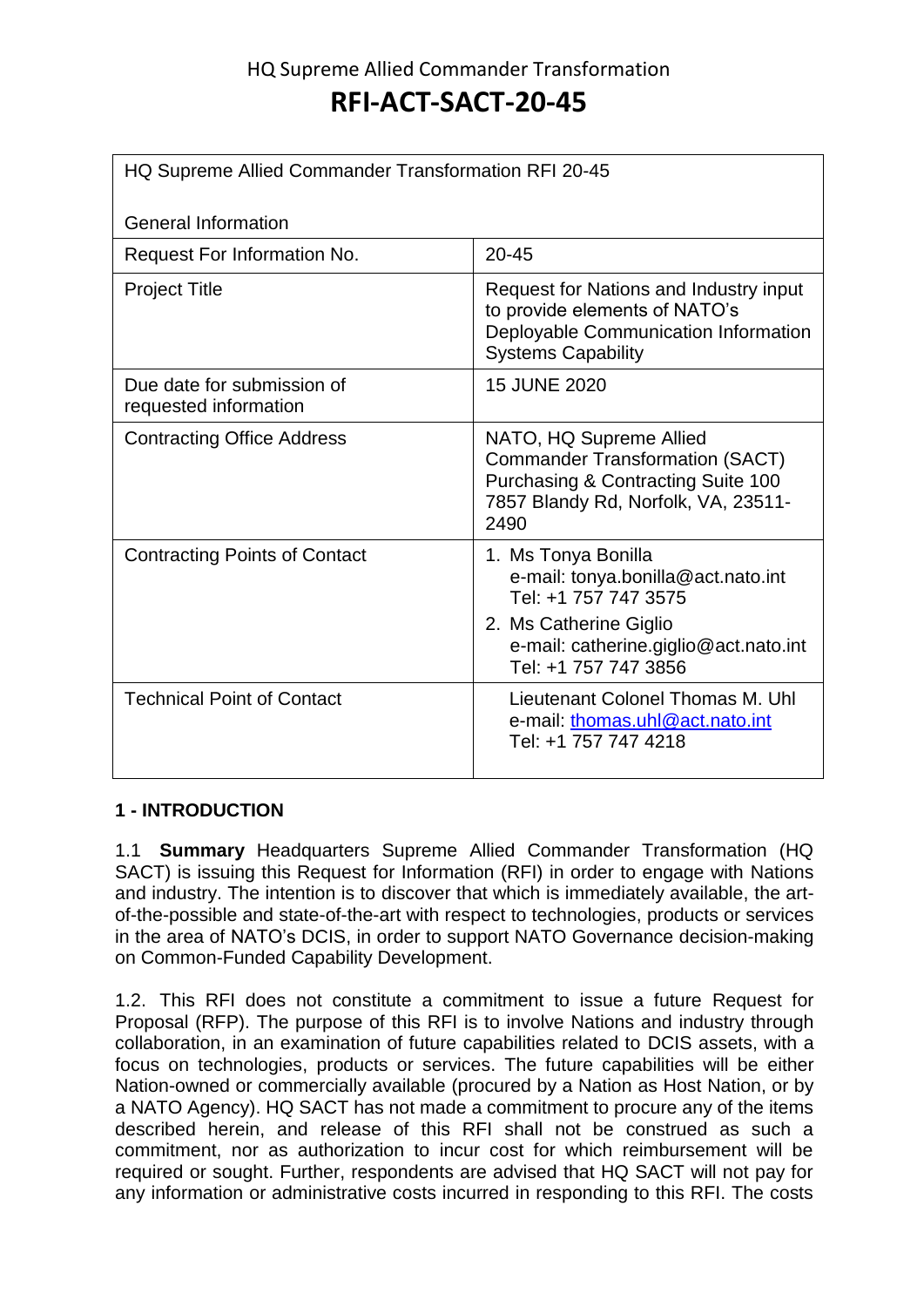for responding to this RFI shall be borne solely by the responding party. Not responding to this RFI does not preclude participation in any subsequent RFP, if issued in the future.

#### **2 - GENERAL BACKGROUND: HQ SACT Framework for Collaborative Interaction (FFCI)**

2.1 HQ SACT has implemented an FFCI to increase opportunities for Nations, industry and academia to contribute to HQ SACT capability development efforts through collaborative work. Such collaboration enables HQ SACT, and NATO as a whole, to benefit from Nations/industry/academia models, advice, capabilities and experience in the course of this work. In addition to the benefits HQ SACT gains from such projects, this collaborative effort will provide Nations/industry/academia with an improved understanding of NATO's capability requirements and the associated issues and development challenges that need to be addressed by HQ SACT. Potential collaborative projects are on specific topics that are of mutual interest to all parties but shall be restricted to collaborations in non-procurement areas. Several mechanisms have been developed to support the initiation of collaborative projects between Nations/industry/academia and HQ SACT ranging from informal information exchanges, workshops, studies or more extensive collaboration on research and experimentation.

2.2 Depending on the level and type of interaction needed for a collaborative project, a specific agreement may be needed between parties. The FFCI agreement for any specific project, if required by either party for the project to proceed, will range from "Non-disclosure Agreements" (NDA) for projects involving exchange of specific information to more extensive "Declaration Of Mutual Collaboration" (DOMC) to address intellectual property and other issues.

2.3 More extensive information on the HQ SACT FFCI initiative can be found on the ACT website being developed to support FFCI projects at [http://www.act.nato.int/ffci.](http://www.act.nato.int/ffci)

2.4 Note that recipients of this RFI are not required to initiate an FFCI agreement in order to respond to this RFI.

#### **3- DESCRIPTION OF THE PROGRAMME**

#### 3.1 **Programme Vision**

3.1.1 The Programme's vision can be described as:

NATO requires Allied Joint Force and Land Commanders to be provided with flexible, interoperable and scalable DCIS Capability, capable of utilizing three (3) Network Domains<sup>1</sup> in order to plan, execute, and maintain Command and Control (C2) of military operations at Tactical, Operational and Strategic levels.

3.1.2 NATO's DCIS capability will be mainly employed in support of NATO Command and Force Structures. The effect and benefits are identified as:

• Providing NATO Forces with a fully integrated, federated, scalable, modular and

 $\overline{a}$ <sup>1</sup> NATO SECR3T, MISSION SECR3T and NATO UNCLASSIFIED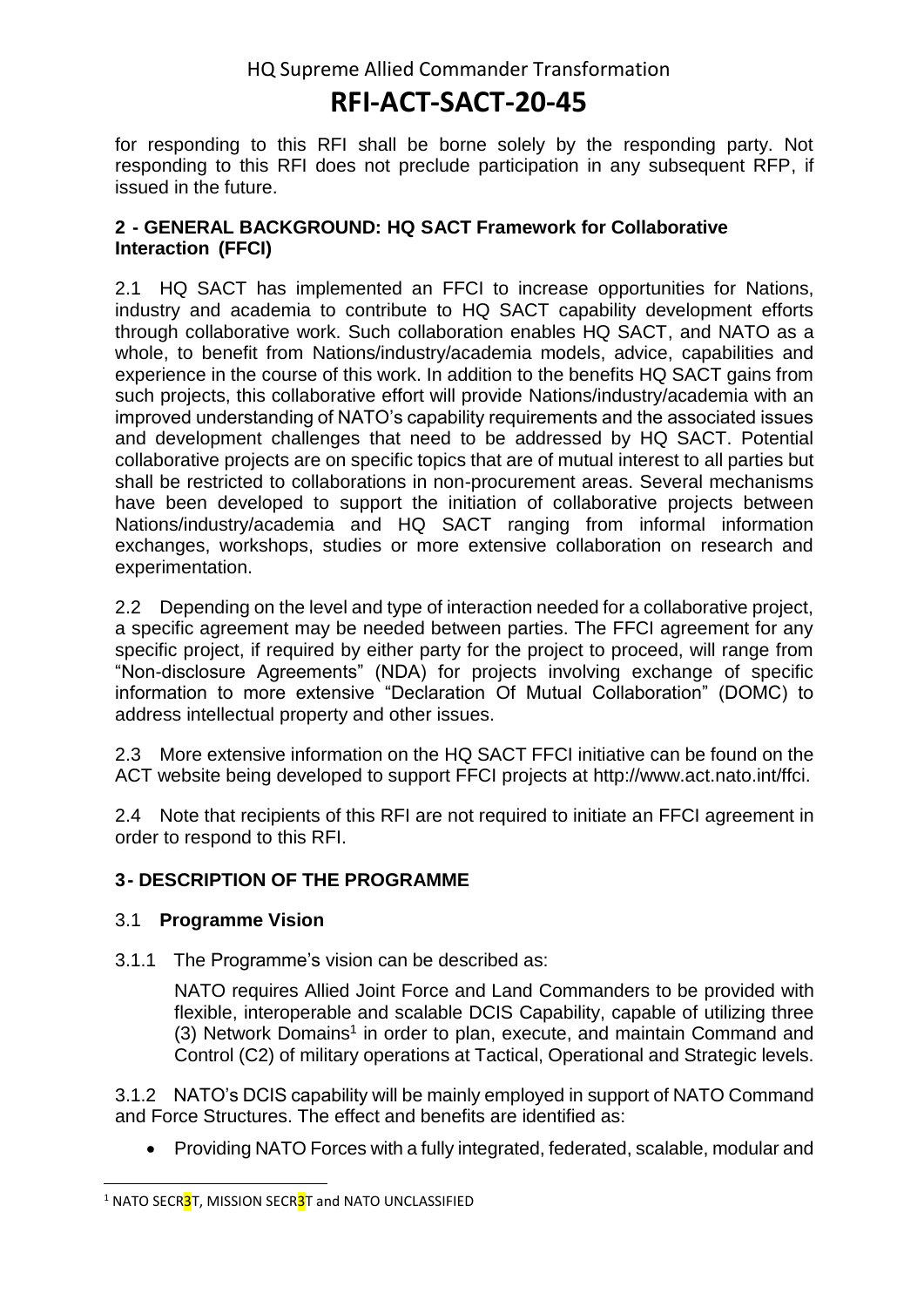measurable suite of deployable communications components that allow realtime/near real-time communications within three (3) Network Domains;

- Supporting Allied Joint Force and Land Commanders in the decision-making process;
- Delivering effective C2 of NATO Land Forces, including planning support, targeting and interoperability capabilities;
- Enabling operational information exchange requirements (IERs) across the whole of the NATO Domain and especially to the Joint Force (Air, Maritime, Special Operations Forces, etc.);
- Providing the Recognized Air and Maritime picture; and
- Supporting Battlespace Management and related situational awareness for NATO forces within the Joint Operations Area, in order to minimize the risk of collateral damage and fratricide.

#### 3.2 **Short Background**

3.2.1 Former Capability Package series 149 (CP 149) was initiated in 2002 as a result of Nations approving NATO's restructuring and consequent adoption of a NATO Response Force (NRF) Posture. The NRF posture envisioned NATO responding to existential threats in a staged and level-appropriate manner, describing these requirements broadly in two (2) areas:

- 2x Major Joint Operations (MJO); and
- 6x Small Joint Operations (SJO)

3.2.2 Having made these operational assessments, NATO planners were able to develop the required Command and Force structures and establish the Information Exchange and Communications requirements to match their broad operational conditions.

3.2.3 CP 149 was designed to provide all the required DCIS. Time, cost and technology altered and split the detailed requirements into affordable bundles (Revisions, Stand-Alone-Projects and an Addendum).

3.2.4 This RFI is focused on the planned Revision 1 Addendum 1 to CP149 (CP 149 R1 A1), which supplements the main body of CP149 R1 and comprises the following projects:

| <b>Serial</b> | Description                                                                    | <b>Details</b> |
|---------------|--------------------------------------------------------------------------------|----------------|
|               | FMN Spiral Compliance for NRF (Spirals 4-6)                                    | Annex A        |
| 2             | Provide a transition capability for NATO Operational Concepts                  | Annex B        |
| 3             | Provide DCIS Service Management and Control capability                         | Annex C        |
| 4             | Provide DCIS Cyber Defence capability                                          | Annex D        |
| 5             | Augment and upgrade DCIS Terrestrial WAN Transmission<br>Annex E<br>capability |                |
| 6             | Provide Secure Maritime CIS (SEMARCIS) (Increment 2)                           | Annex F        |
|               | Provide General Purpose Non-CIS (Increment 2)                                  | Annex G        |

#### 3.3 **Current Status**

3.3.1 It was decided that CP 149 R1 A1 should transition towards the stage intended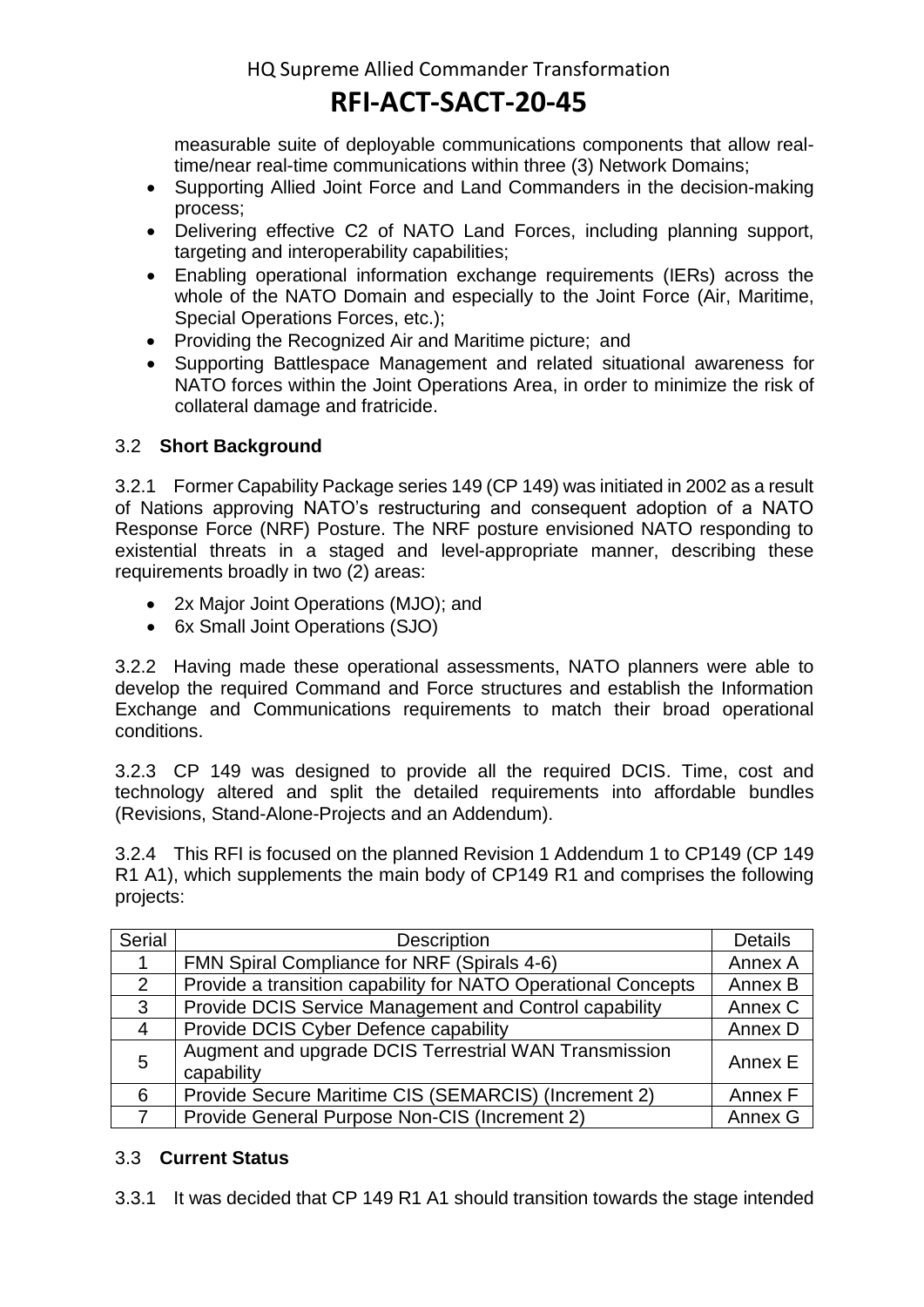to define and describe the capability changes through a Capability Programme Plan (CPP). This phase of the NATO Common-Funded Capability Delivery Governance Model (CFCDGM) examines and confirms the means and methods that are best suited to deliver the Capability within scope, cost and schedule. In this DCIS case, the NATO CFCDGM includes decision points on the:

- Viability of a capability-based programme to satisfy the requirement (via the Capability Requirements Brief, currently under development) – the Programme Brief and Vision; and
- Establishment of a programme to deliver capabilities and to drive the transformational change (via the CPP) – the Programme Plan.

3.3.2 Amongst other aims, the Capability Requirements Brief (CRB) is intended to determine the viability of a range of potential courses of action to address the requirement, including consideration of the possibility of "Adopt"-ing (an existing solution already in-service by Nations), "Buy"-ing (acquiring a solution from industry), or "Create"-ing (developing a solution bespoke to NATO). In the case of Buy or Create, solutions could either be delivered through a NATO agency or a Nation being the Host Nation. Courses of action allow meeting the requirement through any of the NATOrecognised lines of development including: doctrine, organisation, training, materiel (including services), leadership, personnel, facilities and interoperability. The viability of the courses of action comprises an assessment of the effectiveness, affordability, and risks (including technical maturity).

3.3.3 To apply due diligence in discovering courses of action in support of the CRB, a RFI is necessary to 'test the market' and determine relevant technologies and products or services that may exist or could be created within Nations and commercial market (as part of the consideration of "Adopt, "Buy or Create"). This request intends to identify prospective (sub-) systems or products/services for which the team may need to conduct additional in-depth discussions. This is not a formal request for submissions as part of a procurement; it is intended to determine whether any possible systems or products exist, which should be identified during the development of the CRB.

3.4 **Intent/Objectives** To support the transformational change of how NATO DCIS will be facilitated in the future, a CRB needs a robust assessment of potential courses of action across Adopt, Buy, and Create. This RFI is intended to provide Nations and industry an opportunity to provide data that would allow NATO to determine potential benefits they might receive from a product or service.

3.5 **Expected benefits to respondents** Nations and industry participants will have the chance to reveal state-of-the-art technologies and products to NATO.

3.6 **Expected Benefits to NATO** Exposure to, and understanding of, emerging technological drivers.

3.7 **Expected input from Nations/industry/academia** Expected input to this RFI is Nations and industry perspective on relevant current, emerging and future technologies and products.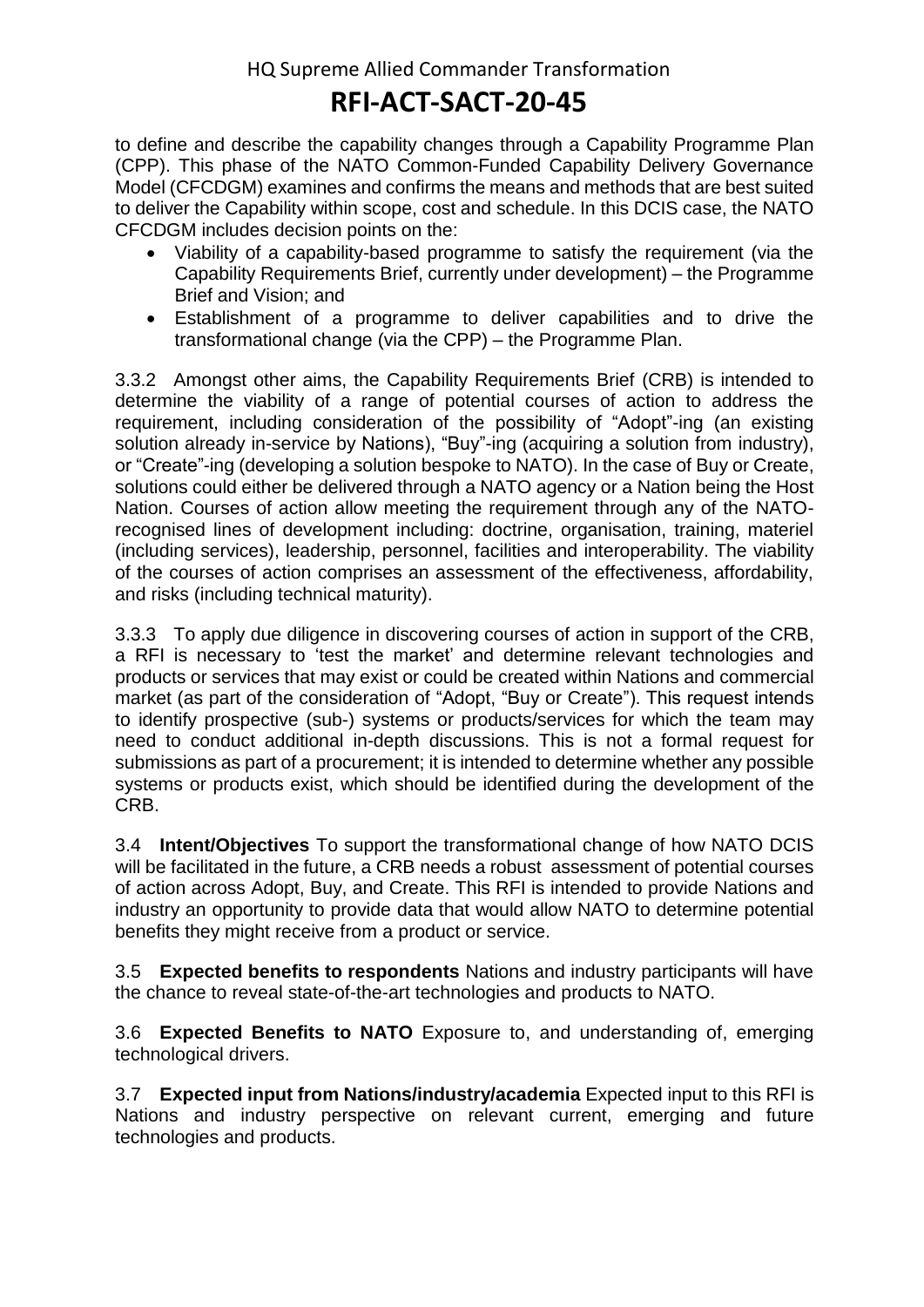#### **4 - REQUESTED INFORMATION**

For Nations:

 **What is the name and the purpose of your similar national capability (as product or service)?** Which serial are you aiming to fulfil?

 Why/Where/How do you think that your national capability could be used by NATO to enhance its DCIS capability?

 With regards to an "Adopt solution", are you able to provide your national capability as a turnkey solution delivered, managed and maintained by yourselves? If yes, can you briefly explain the organisational framework needed to accomplish this?

 With regards to a "Buy or Create solution", would your Nation be willing to take the responsibility of a Host Nation on behalf of NATO?

 If we have follow-on questions regarding your national capability, to whom should we direct them? Who is your Point of Contact on this RFI?

For Industry:

 **What is the name and the purpose of your product or service?** Which serial are you aiming to fulfil?

 Please give a brief overview of your product's or service's capabilities and technical maturity.

 If your product or service is a software-oriented solution, provide an overview of your system's architecture.

• Is your product or service included in the NATO Approved Fielded Product List?

 Why/Where/How do you think that your product or service could be used by NATO to enhance its DCIS capability?

 Are you able to provide your product or service as a turnkey solution delivered, managed and maintained by yourselves? If yes, can you briefly explain?

• If we have follow-on questions regarding your product or service, to whom should we direct them? Who is your Point of Contact on this RFI?

4.1 **Answers to the RFI** The response(s) to this RFI may be submitted by e-mail to the Points of Contact listed above.

4.2 **Classified Information** NATO information that is CLASSIFIED is not included herein but can be passed to authorized industry recipients with appropriate clearances and control measures.

#### 4.3 **Follow-on**

4.3.1 The data collected in response to this RFI will be used to develop a report to inform the NATO DCIS Capability Programme. The report will provide an assessment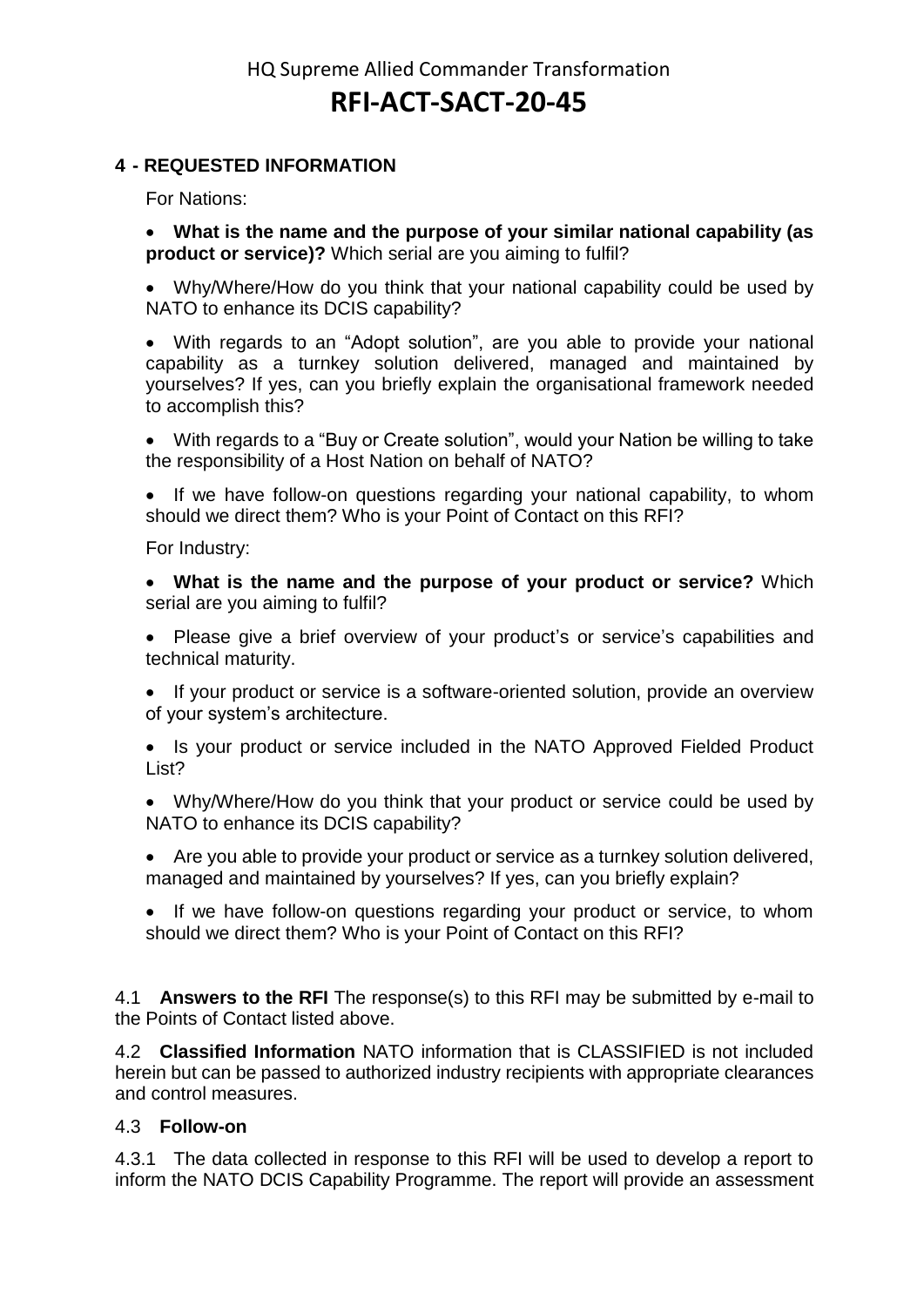to support a decision as to whether NATO should pursue an Adopt, Buy or Create approach to meet DCIS requirements.

4.3.2 In the event that there is a competitive bidding process later as part of NATO Common-Funded Capability Development, the provision of data, or lack of, will not prejudice any respondent.

4.4 **Handling of proprietary information** Proprietary information, if any, should be minimized and clearly marked as such. HQ SACT will treat proprietary information with the same due care as the command treats its own proprietary information, and will exercise due caution to prevent its unauthorized disclosure. Please be advised that all submissions become HQ SACT property and will not be returned.

4.5 **Questions** Inquiries of a technical nature about this RFI shall be submitted by email solely to the aforementioned POCs. Accordingly, questions in an e-mail shall not contain proprietary and/or classified information. Answers will be posted on the HQ SACT P&C website at: [www.act.nato.int/contracting-procurements.](http://www.act.nato.int/contracting-procurements)

#### 4.6 **Response Date** 15-JUN-2020 1800 Hours EST

4.7 **Summary** This is an RFI only. **The purpose of this RFI is to involve Nations/industry/academia, through collaboration**, in an examination of future capabilities related to NATO DCIS with a focus on related technologies and commercial products. HQ SACT has not made a commitment to procure any of the items described herein, and release of this RFI shall not be construed as such a commitment, nor as authorization to incur cost for which reimbursement will be required or sought. **It is emphasised that this is an RFI, and not an RFP of any kind.**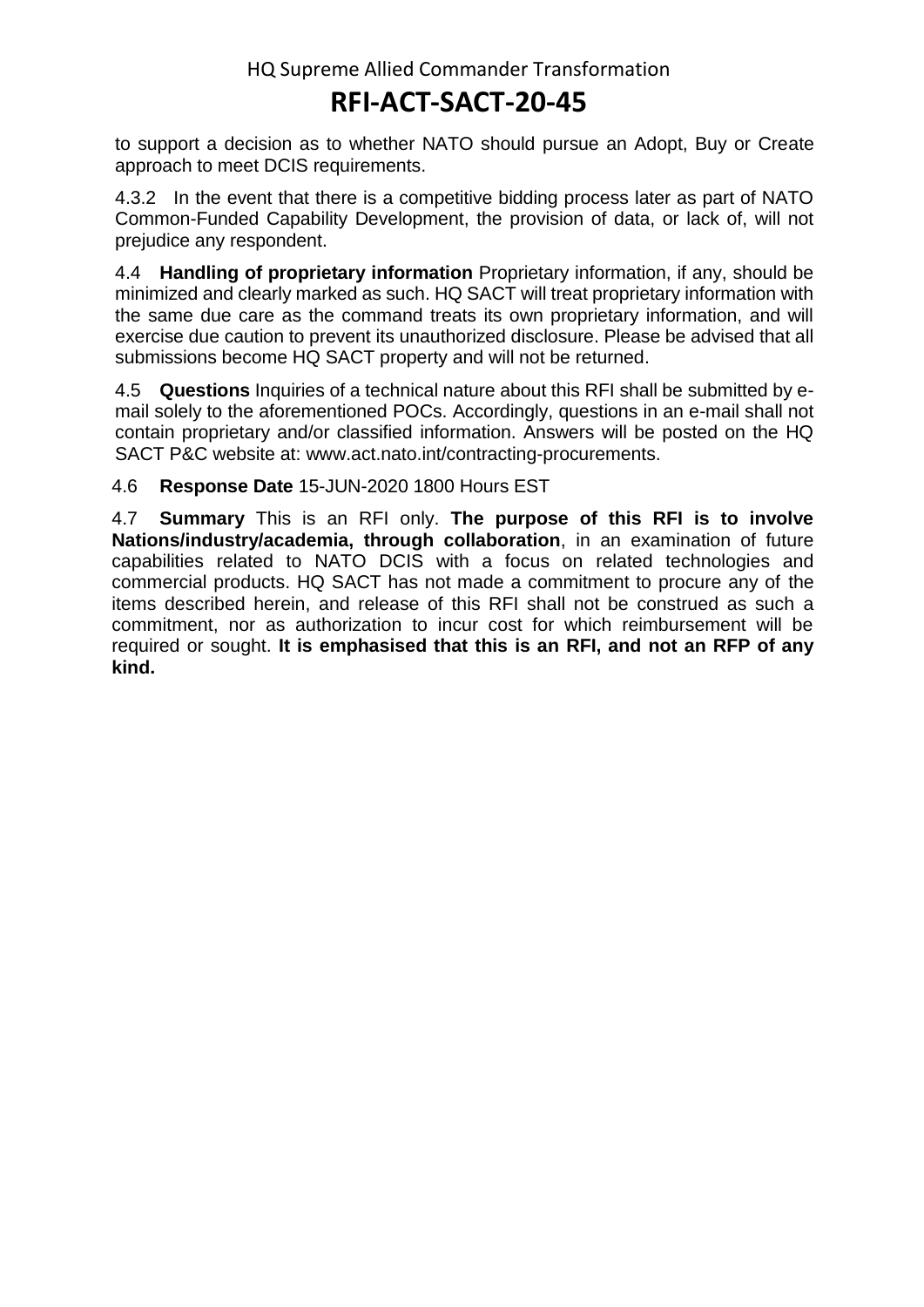Annex A to RFI-ACT-SACT-20-45 Dated 15 May 2020

#### **FMN Spiral Compliance for NRF (Spirals 4-6)**

1. The NATO Federated Mission Networking Framework, a programme to ensure interoperability in several iterations, will produce new FMN Spiral Specifications every two (2) years with increased scope in technical capability and interoperability.

2. NATO as an FMN affiliate is required to uplift its DCIS assets.

#### **Scope**

3. The scope of the project will cover the continuous evolution of the services to support operations in accordance with the FMN Spiral Implementation Plan.

4. Within this plan, specific details of Spiral 4 are drafted and planned for release by Nov 2020. Further Spirals remain undefined.

| Specification.pdf | <b>FMN Spiral 4</b> |  |
|-------------------|---------------------|--|

5. The project includes hardware, industry support and/or Internal Engineering Services over the lifespan of the project. Additionally, planning must take place to provide Operations and Maintenance (O&M) to assess, design, test, deploy and validate the implementation of three (3) consecutive spiral changes.

| Serial | Description                    | Task                                                                                                                                                                                                                                        |
|--------|--------------------------------|---------------------------------------------------------------------------------------------------------------------------------------------------------------------------------------------------------------------------------------------|
|        | <b>FMN Spiral 4 compliance</b> | Refresh the existing DCIS nodes and<br>centralised function to support the full scope of<br>command and control (C2) information<br>exchange requirements (IER) for the<br>operational user community, iaw FMN Spiral 4<br>(Nov 2020)       |
| 2      | <b>FMN Spiral 5 compliance</b> | Refresh the existing DCIS nodes and<br>centralised function to support the full scope of<br>command and control (C2) information<br>exchange requirements (IER) for the<br>operational user community iaw FMN Spiral 5<br>(Nov 2021)        |
| 3      | <b>FMN Spiral 6 compliance</b> | Refresh the existing DCIS nodes<br>and<br>centralised function to support the full scope of<br>command and control (C2) information<br>exchange requirements (IER) for<br>the<br>operational user community, iaw FMN Spiral 6<br>(Nov 2023) |

6. The training and reference systems will be upgraded accordingly.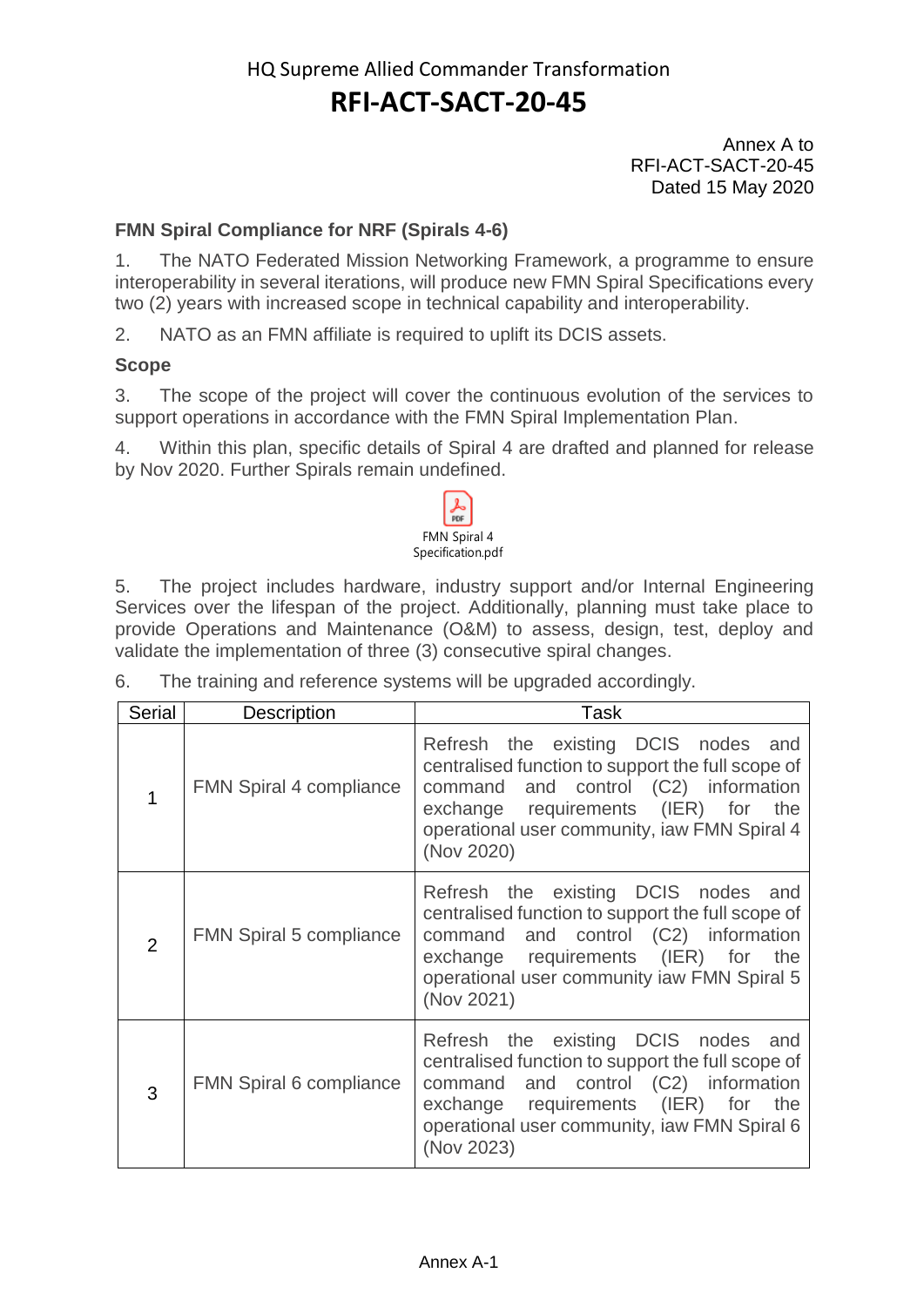Annex B to RFI-ACT-SACT-20-45 Dated 15 May 2020

#### **Provide a transition capability for NATO Operational Concepts**

1. A technical refreshment of currently available Deployable Points Of Presence (DPOP) supporting NRF Deployable HQ and Afloat Command Platform (ACP) is required to maintain the operational requirement of the Alliance, pending revisions of DCIS needs based on revisited requirements post NCS-Adaptation. These refreshed assets will constitute a transition capability in support of NATO Operational Concepts.

2. Planning should include Service Delivery (as a Service) and O&M Options.

#### **Scope**

3. A technical refresh of the existing DPOP Land and Maritime to support the full scope of C2 IER for the operational user community. This should include:

3.1. The Information Services Module (ISM) to provide Core Enterprise Services (CES) and Community of Interest (COI) Functional Services in alignment with the Deployable Functional Area Services (FAS) concept (CES versus COI = FAS).

3.2. The capability of the Interconnection to Nations Module (INM), which is an interconnection to an external user in a deployable environment, to fulfil FMN requirements in accordance with Spiral 4;

3.3. Multipoint intra-theatre collaboration services capability to meet FMN requirements in accordance with Spiral 4 (e.g. Voice, VTC);

3.4. The network services (LAN and WAN);

3.5. The existing intra-node cross domain.

4. This project will also provide and integrate the prime and alternate crypto management capability required for Major Operations.

5. The technical refreshment could be in line with the latest existing NATO architecture; in this instance, no new training and reference system is needed but the reasoning will need to be noted.

**Technical refresh of existing DPOPs**

| <b>Serial</b>  | Task                                                                                                                                                                                            |
|----------------|-------------------------------------------------------------------------------------------------------------------------------------------------------------------------------------------------|
| 1              | Refresh the Information Services Module (ISM) to provide Core Enterprise<br>Services (CES) and Community of Interest (Col) Functional Services in<br>alignment with the Deployable FAS Concept. |
| $\overline{2}$ | Refresh the capability of the Interconnection to Nations Module (INM) to<br>fulfil FMN Spiral 4.                                                                                                |
| 3              | Refresh multipoint intra-theatre collaboration services capability to meet<br>FMN requirements (e.g. Voice, VTC).                                                                               |
| 4              | Refresh the Communications Services (LAN and WAN) and related<br>management capability to meet Information Exchange Requirements.                                                               |
| 5              | Refresh the existing intra-node cross domain information exchange<br>capability between security domains.                                                                                       |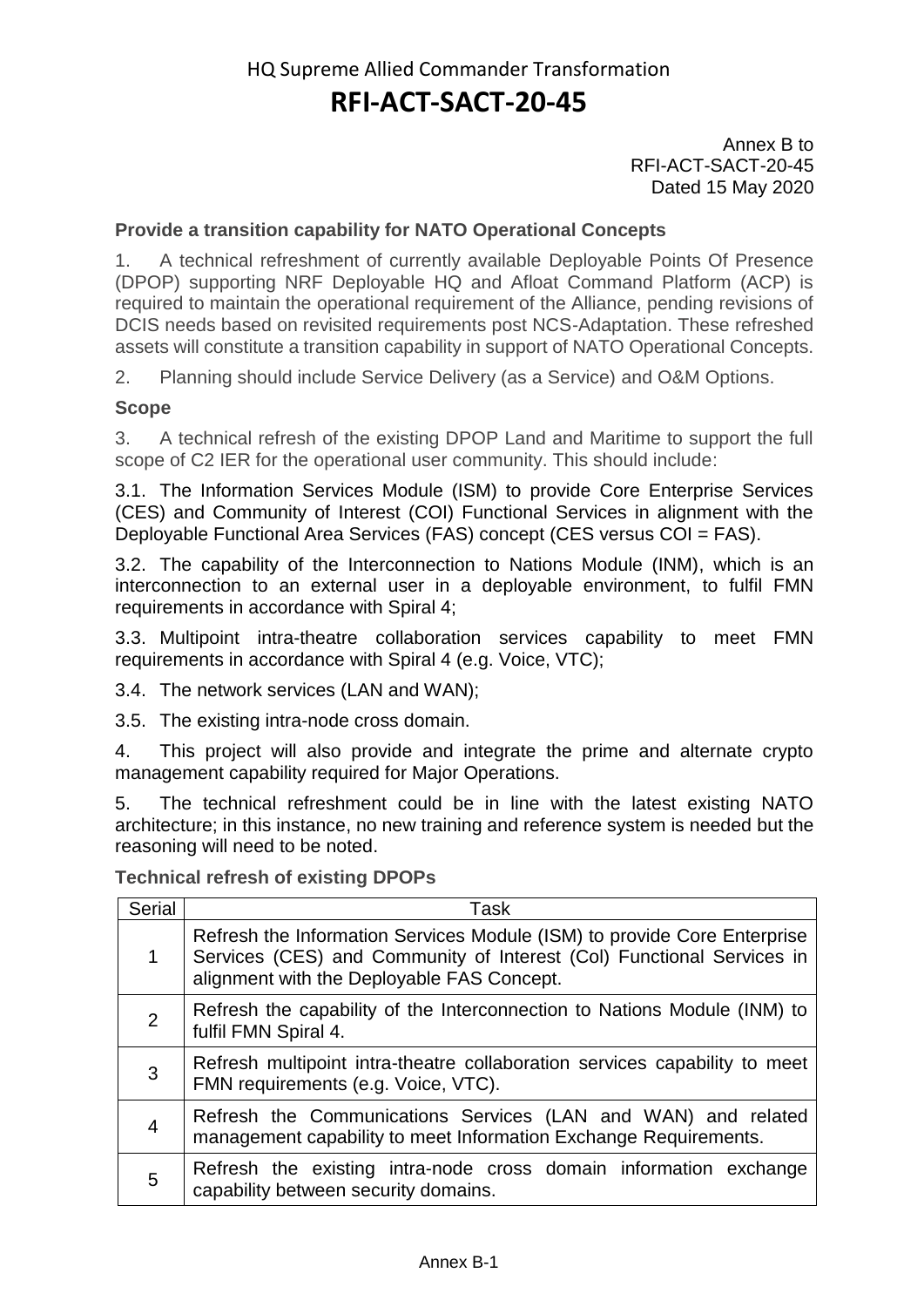### HQ Supreme Allied Commander Transformation

## **RFI-ACT-SACT-20-45**

| Crypto management capability for Major Operations.                                   |
|--------------------------------------------------------------------------------------|
| Provision and integration of a redundant deployable crypto management<br>capability. |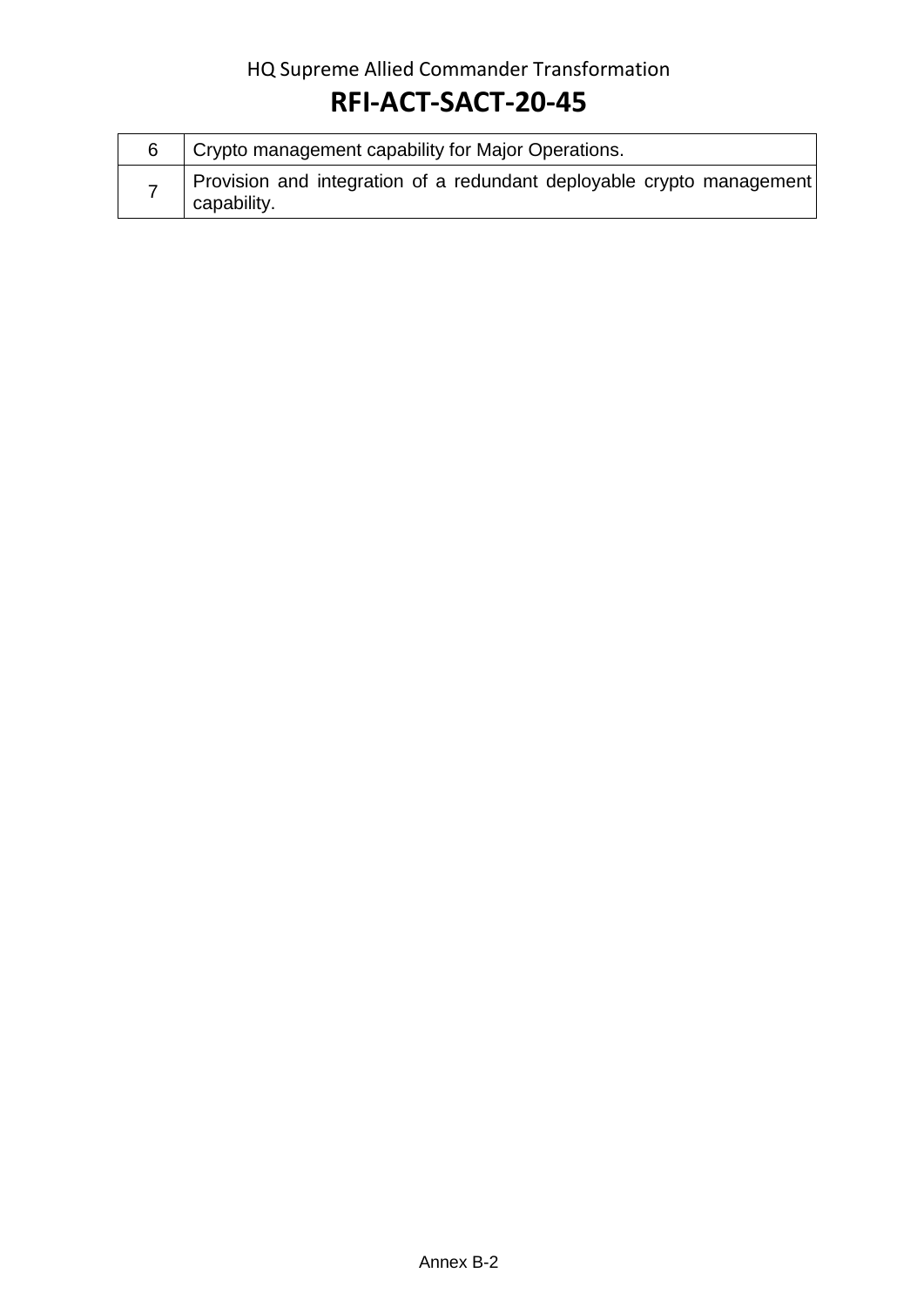Annex C to RFI-ACT-SACT-20-45 Dated 15 May 2020

**Provide DCIS Service Management and Control capability**

1. To maintain and manage DCIS, a three-tier Service and Network Management and Control (SMC) capability has to be provided in both the static and the deployed locations, supported by the following components:

1.1. Tier 1: MSMS/static Network Operation Centre (NOC) - The Mission Service Management System (MSMS) is to provide an overview of the entire mission network, across all security domains. The MSMS is located in the centralised function and interconnected to the static SMC in the Operational Network.

1.2. Tier 2: Forward deployed NOC functionality that can be attached to a DPOP.

1.3. Tier 3: Local Management functionality in each DPOP.

2. Initial improvements and integration of existing SMC functionality using the available DCIS assets are programmed through CP 149 R01.

3. The desired capability is:

3.1. To perform service management in support of three (3) concurrent operations (requiring three (3) service management capabilities).

3.2. To be able to consistently do at least systems monitoring for all the DCIS nodes currently in operation when they operate standalone.

3.3. To be able to support seamless execution of SMC processes between DCIS and static (MS<->NS) with an SMC interface in MS.

4. All assets are covered for monitoring and configuration discovery, in all three (3) domains.

5. Service Request, Incident, Change, Problem, etc. covered only on MS; all tickets are to be forwarded into MS.

6. Cross-domain exchanges are required to consolidate information at MS.

**Scope**

7. The project will provide integration of existing NATO DPOP into contemporary OF/FF network management environment, as well as a full set of SMC tools (Incident, Problem, Configuration, Change Management, Service design and monitoring).

8. To provide a service management toolset across all DCIS assets and to federate the capability with nations on the mission domain.

9. The SMC tool will be deployed to support the static and deployable NOCs. The tool will also provide situational awareness input of the mission domain to the CCOMC and CyOC in Mons/Belgium. Furthermore, the project will cater to the interconnection of three (3) MSMS instances with static SMC capabilities and the necessary alignment of processes and procedures.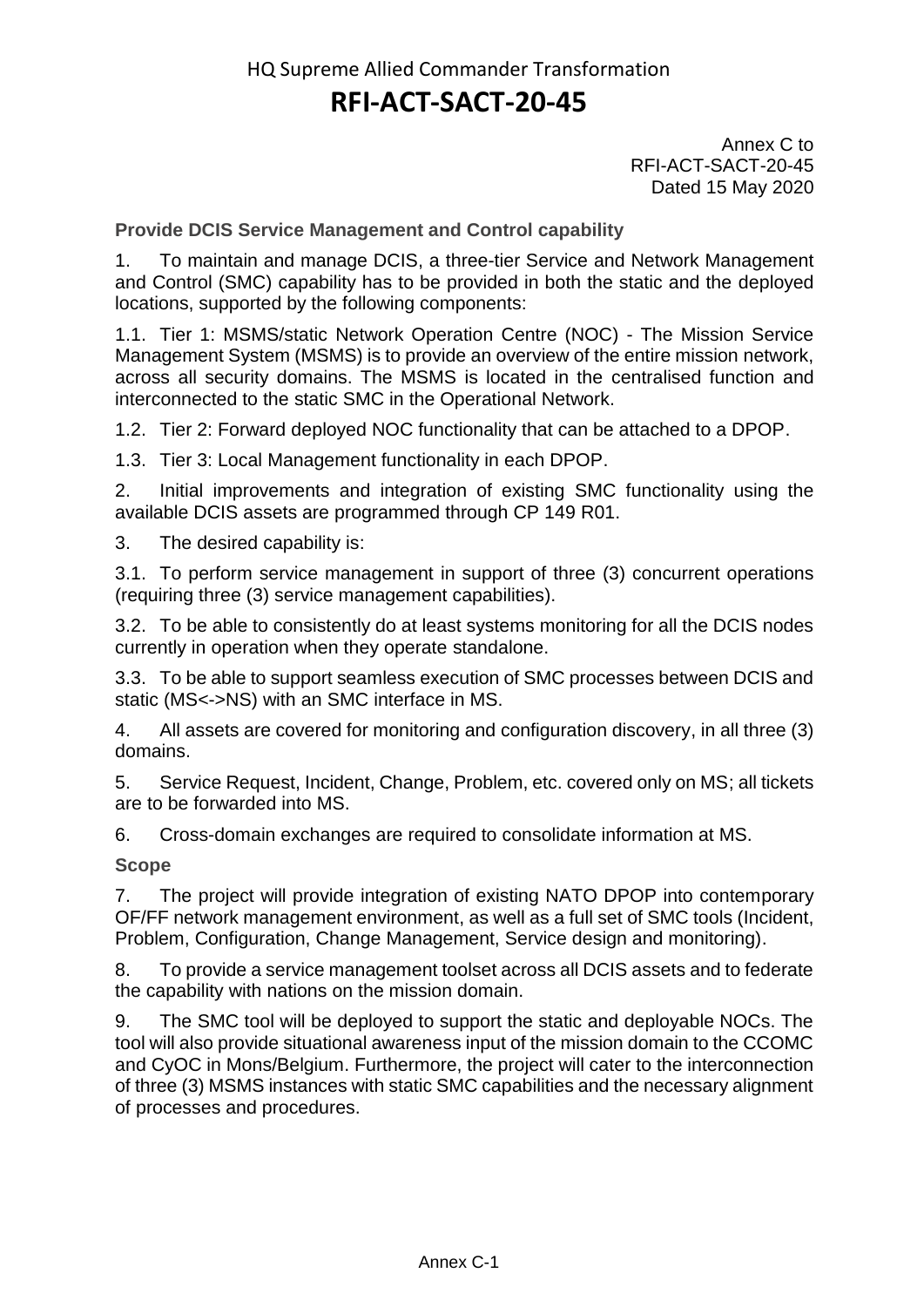Annex D to RFI-ACT-SACT-20-45 Dated 15 May 2020

**Provide DCIS Cyber Defence capability**

1. NATO DCIS requires development and implementation of cyber protective measures. Priority efforts are required in protection (including network intrusion detection) and in some cyberspace management capabilities.

**Scope**

2. Enable DCIS to operate with mechanisms to defend against attacks and respond to attacks detected in real time.

3. Capabilities will limit the risk and exposure of DCIS assets and possible exfiltration of data, or other types of attacks such as malware propagation.

- 4. The project will provide:
- 4.1. Security Information and Event Management alerting;
- 4.2. An incident management capability;
- 4.3. NCIRC updates; and
- 4.4. Packet Core Network (PCN) in compliancy with FMN spirals 3 and 4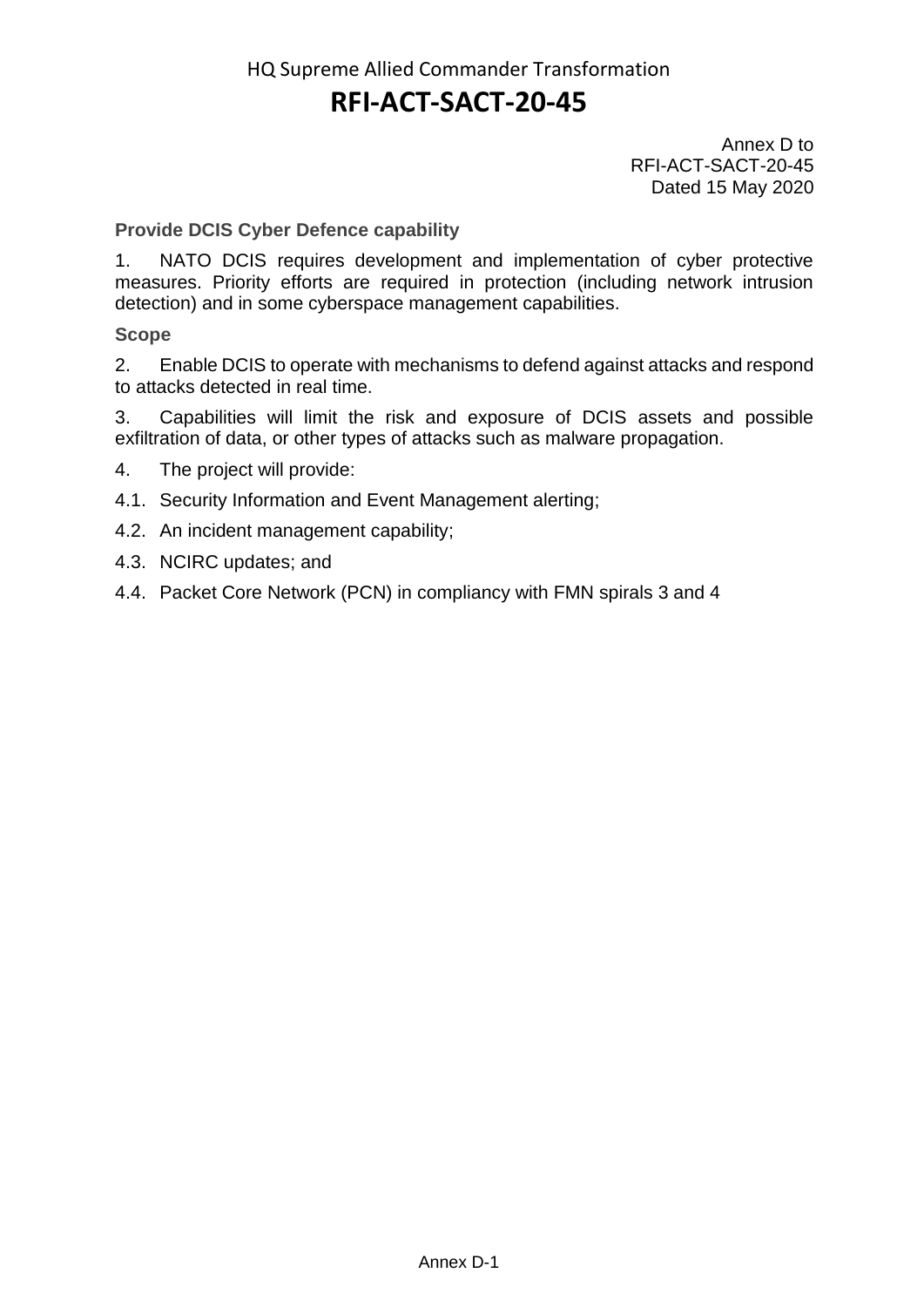Annex E to RFI-ACT-SACT-20-45 Dated 15 May 2020

**Augment and upgrade DCIS Terrestrial WAN Transmission capability**

1. In order to provide the best, operationally resilient solution in terms of intratheatre WAN transmission capacity, NATO requires a mix of terrestrial WAN transmission assets including Beyond Line of Sight (BLOS), Short Range LOS (SR LOS) and Long-Range LOS (LR LOS).

2. The new systems are to be state-of-the-art, cutting-edge, utilizing emerging technology, enabling the required balance of deployable, robust and technical superiority required for SATCOM intra-theatre traffic.

**Scope**

- 3. The following systems are in the project scope:
- 3.1. Evolved Orthogonal Frequency Division Multiplexing (OFDM) LOS;
- 3.2. High Capacity BLOS;
- 3.3. HF Capability;
- 3.4. IPoR;
- 3.5. Area Coverage Radio; and
- 3.6. Deployable non-CIS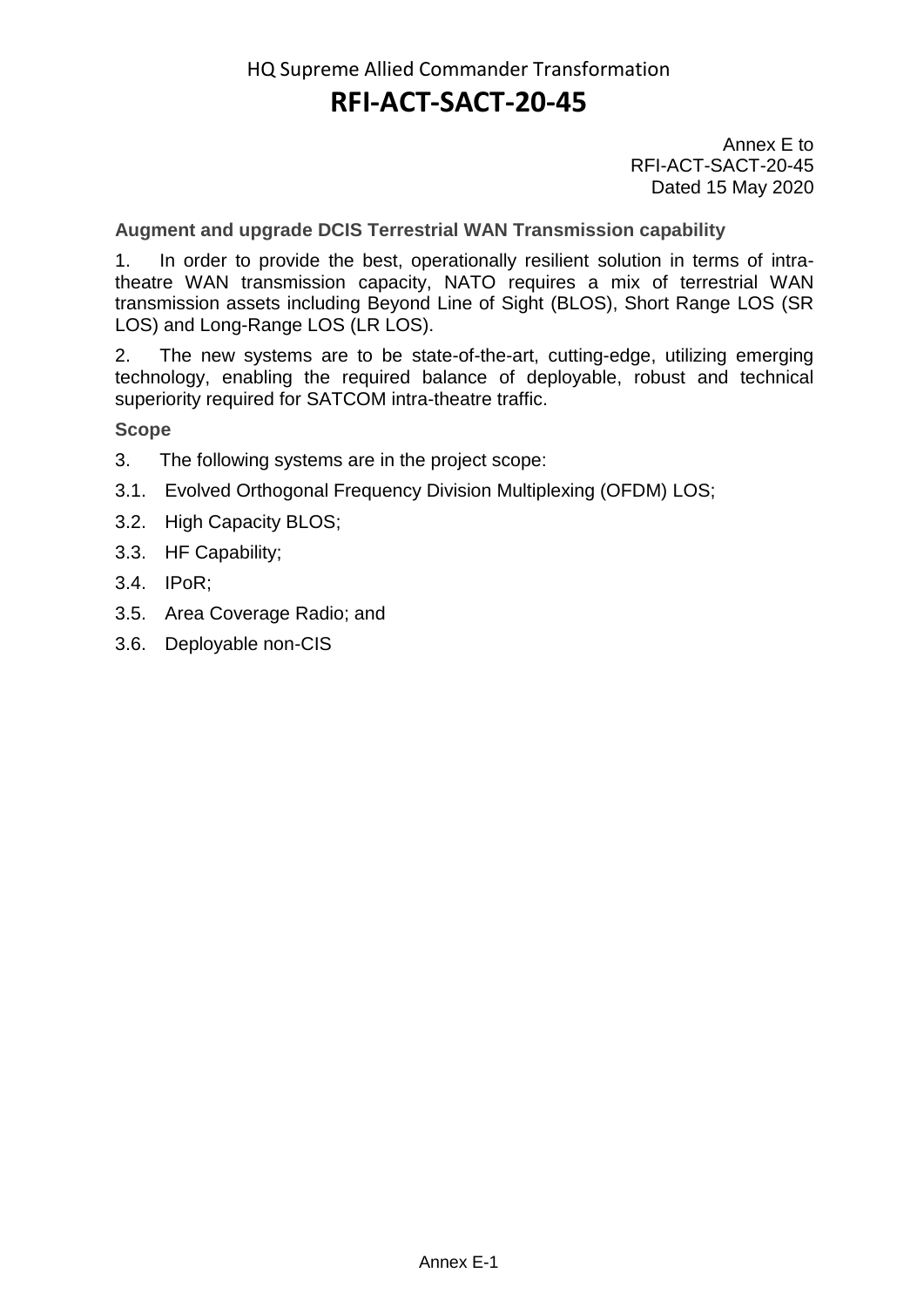Annex F to RFI-ACT-SACT-20-45 Dated 15 May 2020

#### **Provide Secure Maritime CIS (SEMARCIS) (Increment 2)**

#### **Background**

1. The requirement to exchange classified information with non-NATO nations participating in NATO-led Operations is supported by the NATO Strategic Concept, within which C3 interoperability is a crucial element in supporting the information flow, not only between the NCS and their forces but also with non-NATO entities (Land, Maritime and Air components).

2. Non-NATO Troop Contributing Nations (NNTCNs) and other Partners require that services and information systems be capable of extending the information domain outside of the Alliance Mission Secr3t Domains.

3. Increasingly NATO coalition operations indicate that there is a critical need to have information exchange mainly based on a mission-oriented network C3/CIS.

#### **Outline Requirement**

4. NATO has to be capable of collating, processing and exploiting received imagery, data, information and intelligence in order to meet the information requirements, of Component Commanders. This requirement is focused in the Maritime area providing services to NATO's Maritime Command (MARCOM) and includes creation and dissemination of the Recognised Maritime Picture (RMP).

#### **Scope**

5. SEMARCIS will provide support to the NATO RMP using collaboration tools that support chat, e-mail exchange, automatically formatted messages, such as OTH-Gold, and similar functions.

| <b>Serial</b>  | Task                                                                                       |
|----------------|--------------------------------------------------------------------------------------------|
|                | Provide centralised function for maritime operations (up to three (3) at the<br>same time) |
| $\overline{2}$ | Provide domain gateway-functionality to support maritime network<br>mission domain.        |
| 3              | Provide IS capabilities to support CES and COI service deployment.                         |
| 4              | Enhance IEG-C capability to provide COI/FS adaptation services                             |
| 5              | Provide NS-MS cross domain voice                                                           |
| 6              | Connectivity to non-NATO MOC                                                               |
| $\overline{7}$ | IP Crypto management (static)                                                              |
| 8              | Integration IP crypto into centralised function                                            |
| 9              | Integration of standalone radios into centralised function                                 |
| 10             | Integration narrowband crypto into centralised function                                    |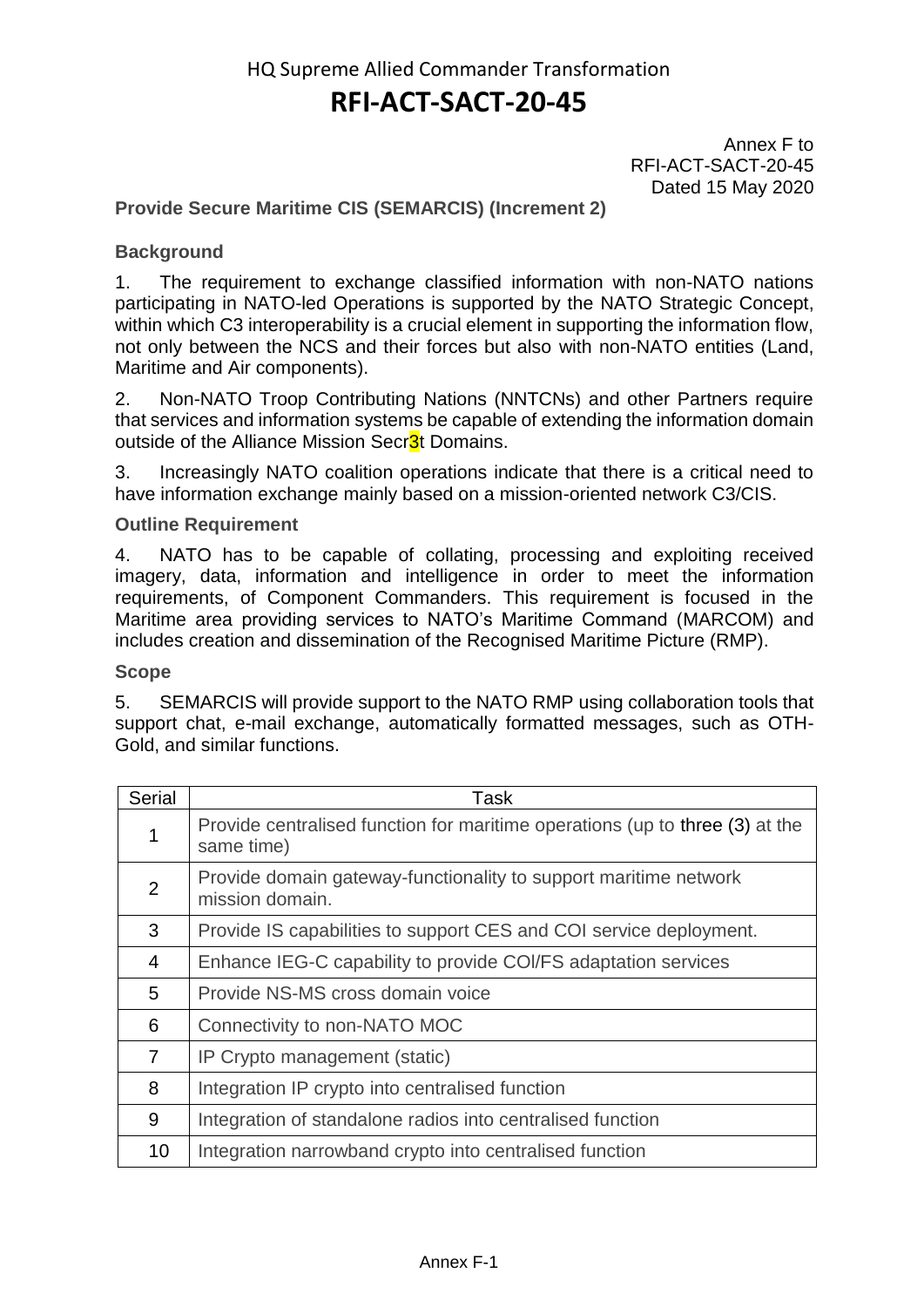**Further Information**

6. In developing this capability NATO adopted an incremental approach:

6.1. Inc. 1 provided tactical communications (further details available);

6.2. Inc. 2 is to upgrade Inc. 1 equipment to the latest FMN-spiral specifications as necessary in order to provide fully FMN-compliant services that enable communications between the MARCOM and its subordinate entities; and

6.3. This project will implement the services required to enable communications to Non-NATO nations.

7. MARCOM must be able to run a number of concurrent activities, and each activity is to be considered as using a logically separate network (i.e. the information exchange must be confined within each separate domain). Such domains shall be user-defined and configurable.